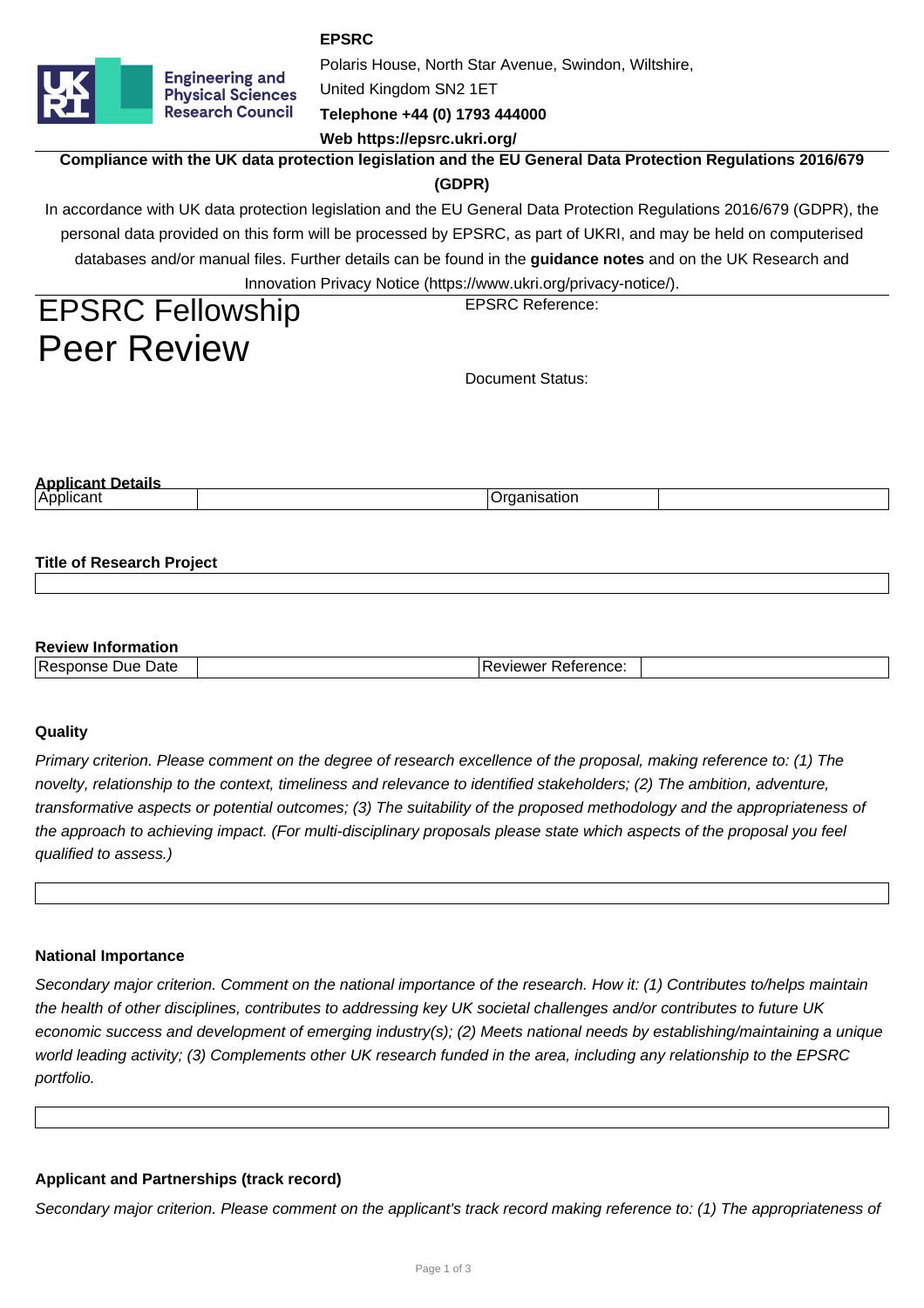the track record of the applicant(s); (2) The balance of skills of the project team, including collaborators.

#### **Resources and Management**

Please comment on the effectiveness of the proposed planning and management and on whether the requested resources are appropriate and have been fully justified, making reference to: (1) Any equipment requested, or the viability of the arrangements described to access equipment needed for this project, and particularly on any university or third-party contribution; (2) Any resources requested for activities to either increase impact, for public engagement or to support responsible innovation.

#### **Fellowship Vision and Delivery**

Please comment on how the award of the fellowship will progress the career of the applicant over and above their current trajectory, and why the applicant needs this award in order to achieve this career progression. The applicant should be able to describe how they will ensure that the potential success of the fellowship will be maximised and identify how project risks have been mitigated.

# **Community Leadership**

Please comment on: (1) The extent to which the applicant can demonstrate that matters relating to the modern research environment have been integrated within their proposal and how the ongoing management of these elements will be addressed; (2) The ability to communicate clearly through either written or oral medium; (3) How the applicant demonstrates awareness of the advocacy role required of a fellow.

# **Team Leadership**

Please comment on: (1) The strategy in place for ensuring continued research and professional development of staff, or other colleagues they will be managing on the project; (2) The applicant's plan for creating a positive working culture; (3) The track record of the applicant (relative to their career stage) in these matters to give the panel confidence that points (1) and (2) will be successfully delivered.

#### **Continued Professional Development**

The applicant will be expected to outline how their development goals will enable them to expand/enhance their current role. Please comment on: (1) The appropriateness of the professional development goals outlined in the application (relative to the career stage of the applicant) and the plans in place (noting that this may not constitute formal training) to enable the fellow to reach these goals; (2) The level and suitability of the support offered by the Host Organisation.

#### **Community Champion (Plus only)**

Please comment on: (1) The timeliness and relevance to the community of the identified championed area; (2) The appropriateness of the plans to champion and promote this area. This assessment should be made commensurate with the